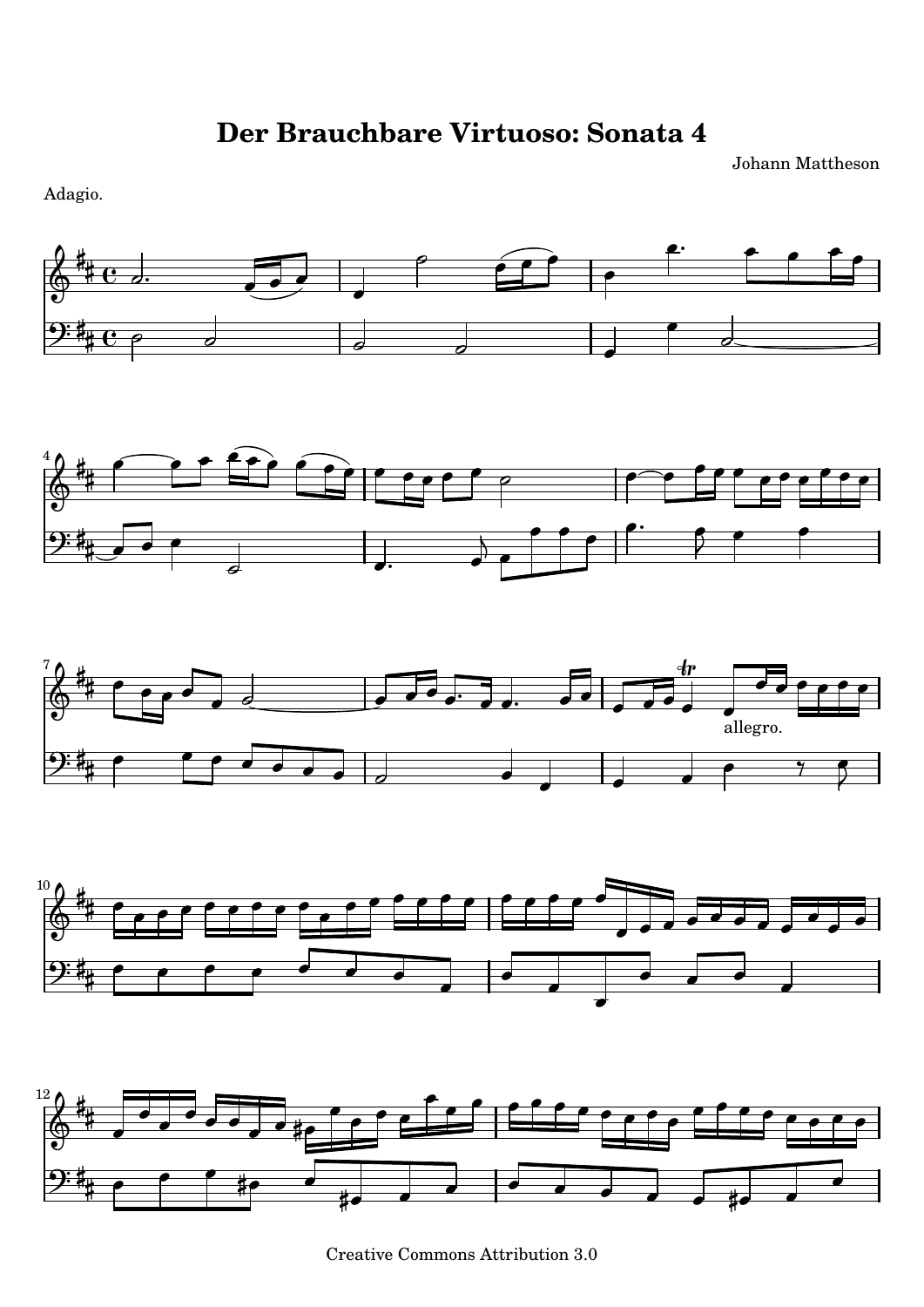









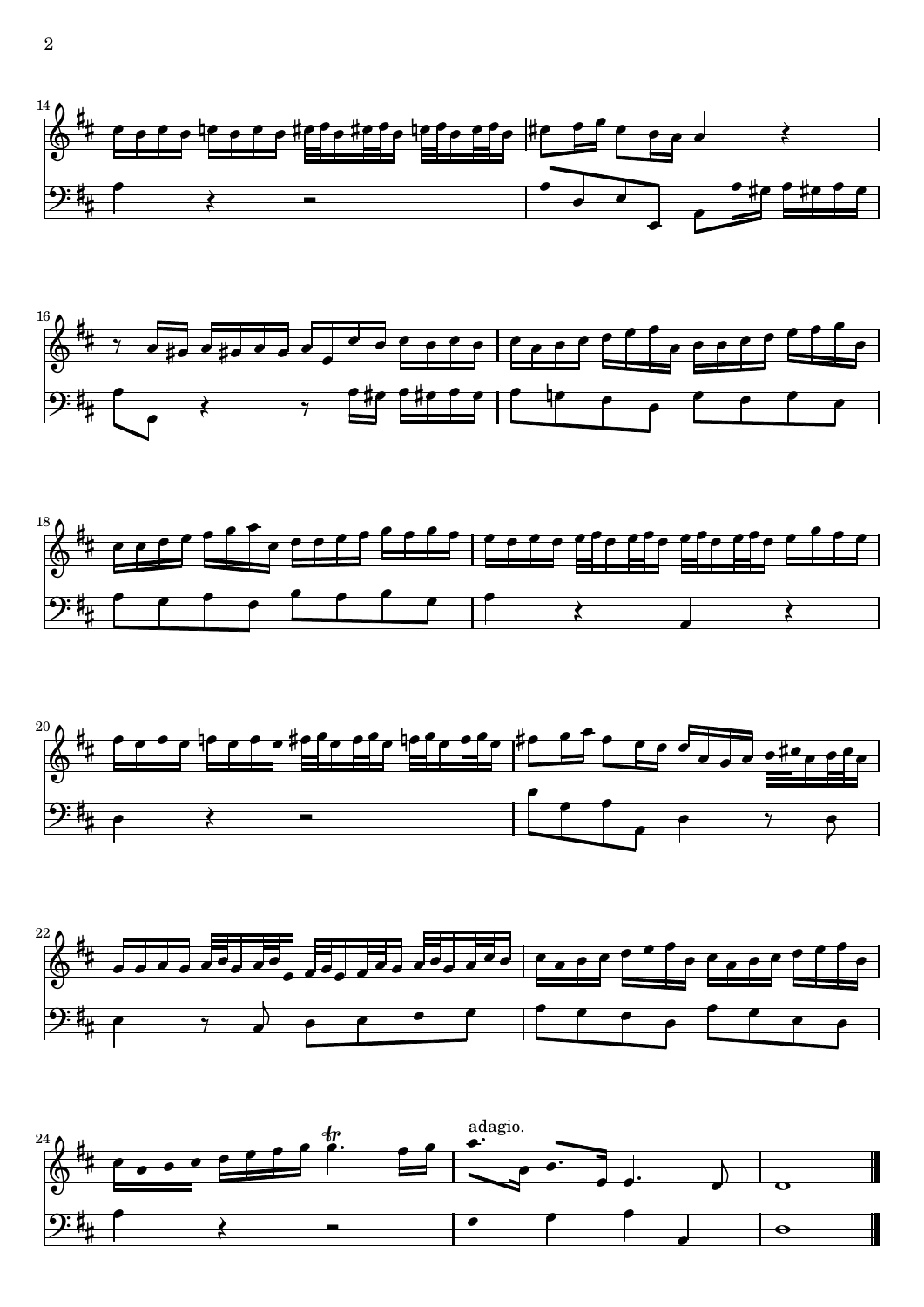Aria.







Premier Double.







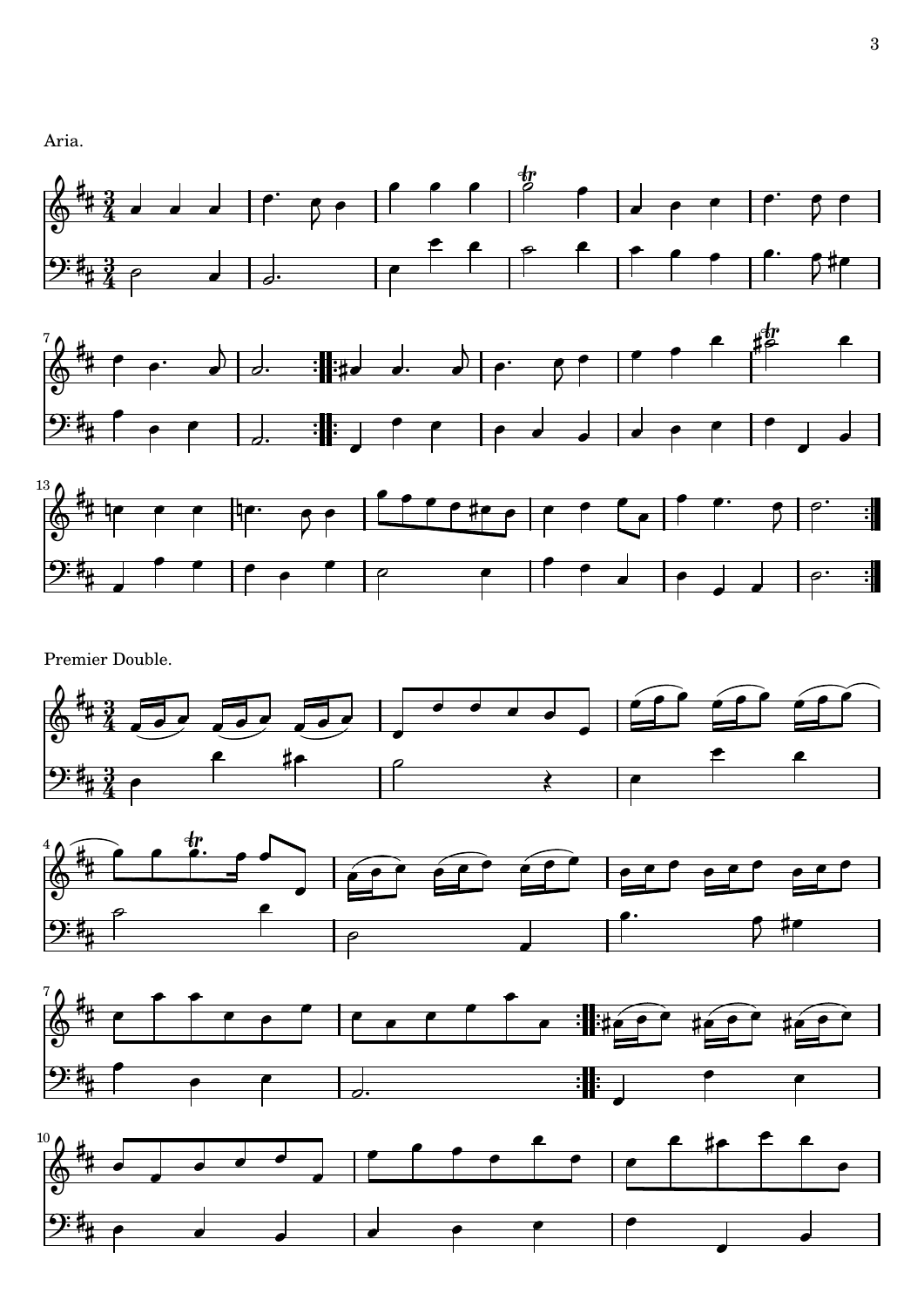



Second Double.









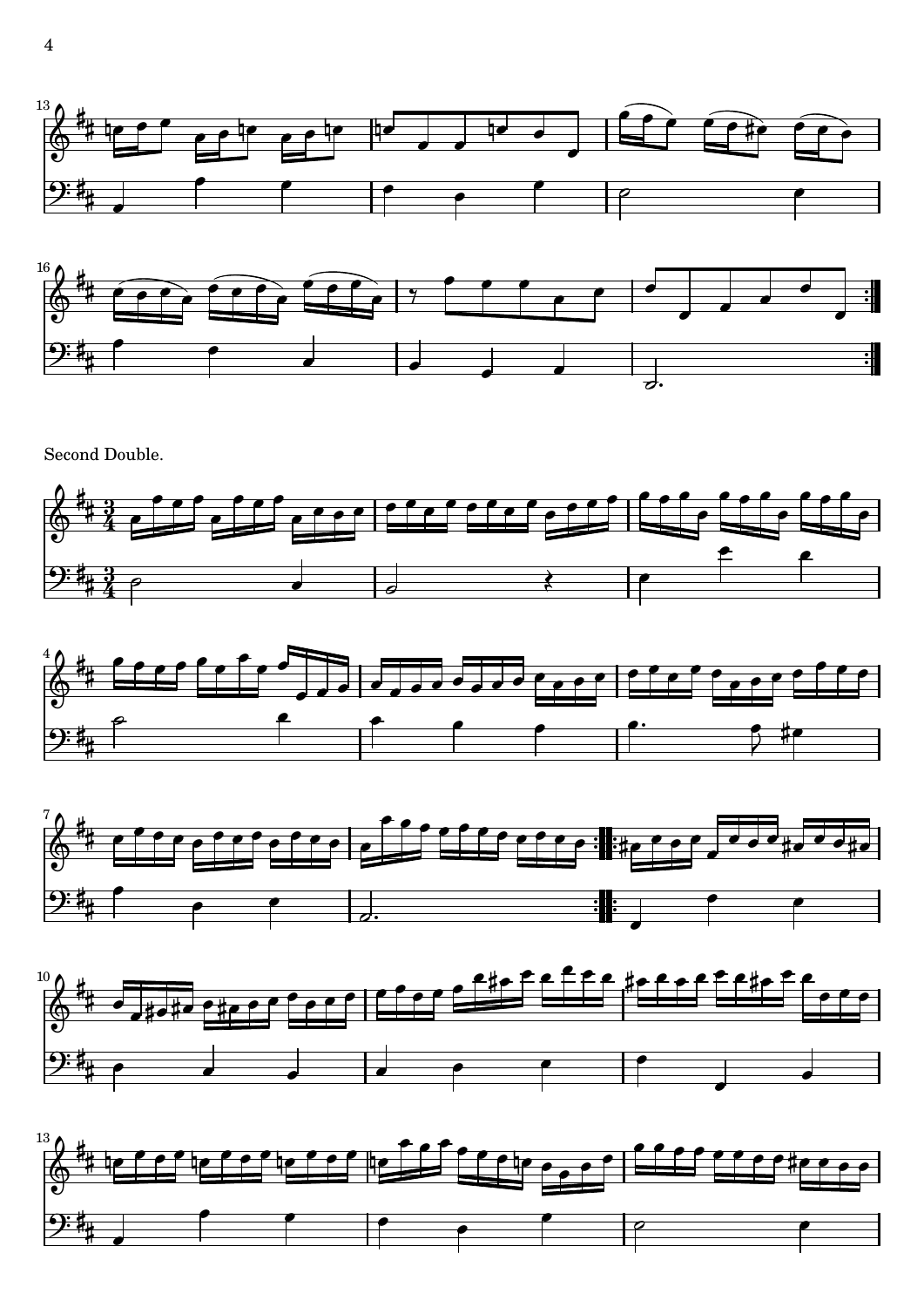

**Troisieme Double.**